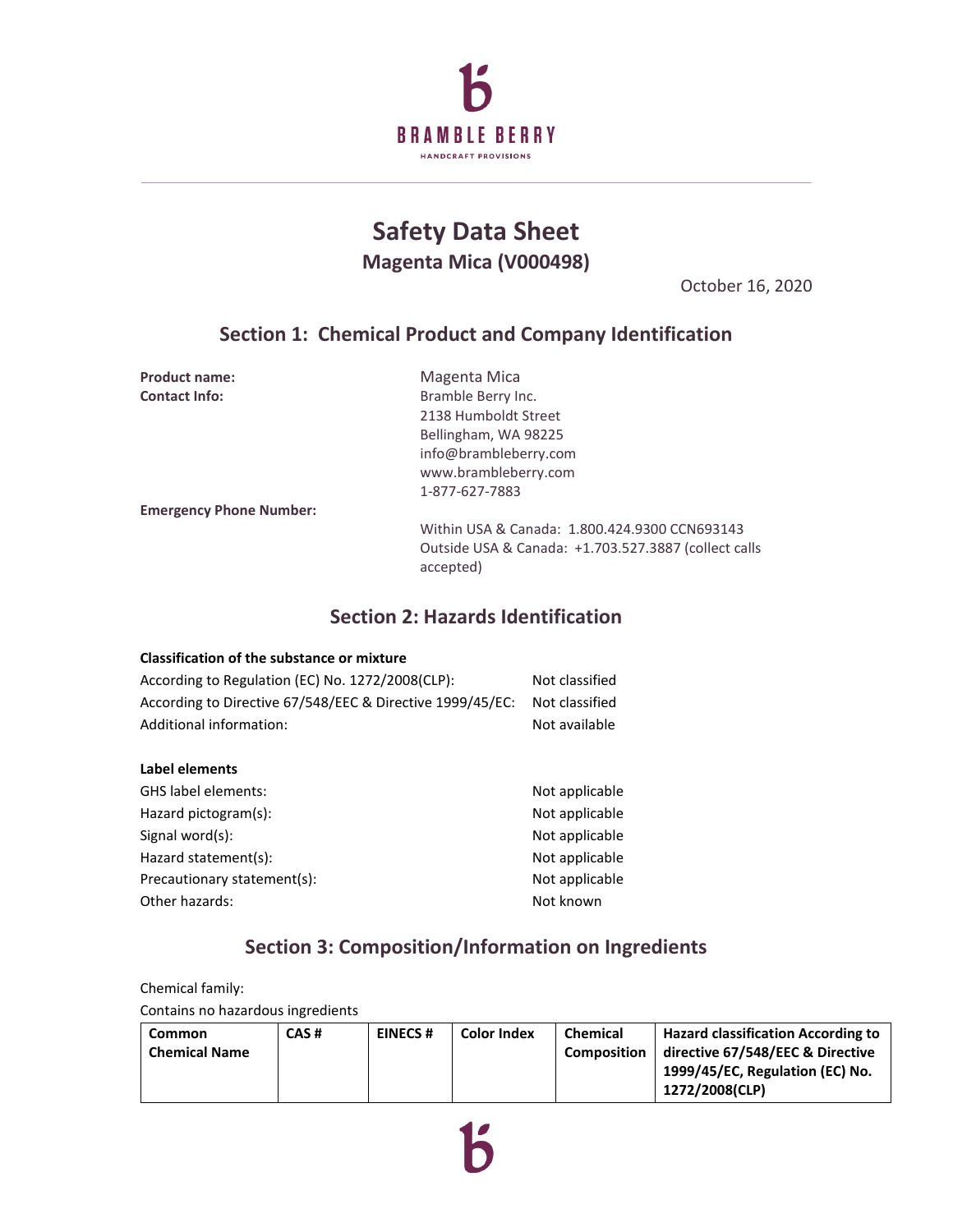| Mica             | 12001-26-2 | 310-127-6        | 77019 | 50-55   | Not classified |
|------------------|------------|------------------|-------|---------|----------------|
| Titanium dioxide | 13463-67-7 | $1236 - 675 - 5$ | 77891 | 44-49   | Not classified |
| Iron oxide       | 1309-37-1  | 215-168-2        | 77491 | $0 - 1$ | Not classified |

#### **Section 4: First Aid Measures**

#### **Description of first aid measures**

**Inhalation:** In case of accident by inhalation: remove causality to fresh air and keep at rest.

**Skin contact:** Wash affected skin with plenty of water.

**Eye contact:** If contact with eyes directly, flush with gently flowing fresh water thoroughly; If eye irritation persists, get medical advice/attention.

**Ingestion:** If ingested, wash out mouth with water, drink milk or egg white.

**Notes to physician:** No special measures are required.

#### **Most important systems and effects, both acute and delayed**

**Acute:** None

**Long term (repeated):** May cause irritation to the respiratory system. Cough. Increased difficulty in breathing.

#### **Indication of immediate medical attention and special treatment needed**

**Recommended:**

- a. Chest X-ray
- b. Lung functionality tests

### **Section 5: Fire-Fighting Measures**

#### **Extinguishing media**

**Suitable extinguishing media:** Extinguish with water spray, foam or dry chemical

**Unsuitable extinguishing media:** Carbon dioxide

#### **Special hazards arising from the substance or mixture**

**Thermal hazards**: Noncombustible. None anticipated

**Advice for firefighters:** Fire fighters should wear complete protective clothing including self-contained breathing apparatus.

### **Section 6: Accidental Release Measures**

#### **Personal precautions, protective equipment and emergency procedures**

**Personal precautions:** Do not breathe dust.

**Personal protection equipment:** Wear appropriate personal protective equipment, avoid direct contact. **In case of emergency:** A self-contained breathing apparatus and suitable protective clothing should be worn in fire conditions.

**Environmental precautions**: Do not allow to enter drains, sewers or watercourses.

**Methods and material for Containment and cleaning up:** Collect mechanically and dispose of according to Section 13. Use vacuum equipment for collecting spilt materials, where practicable.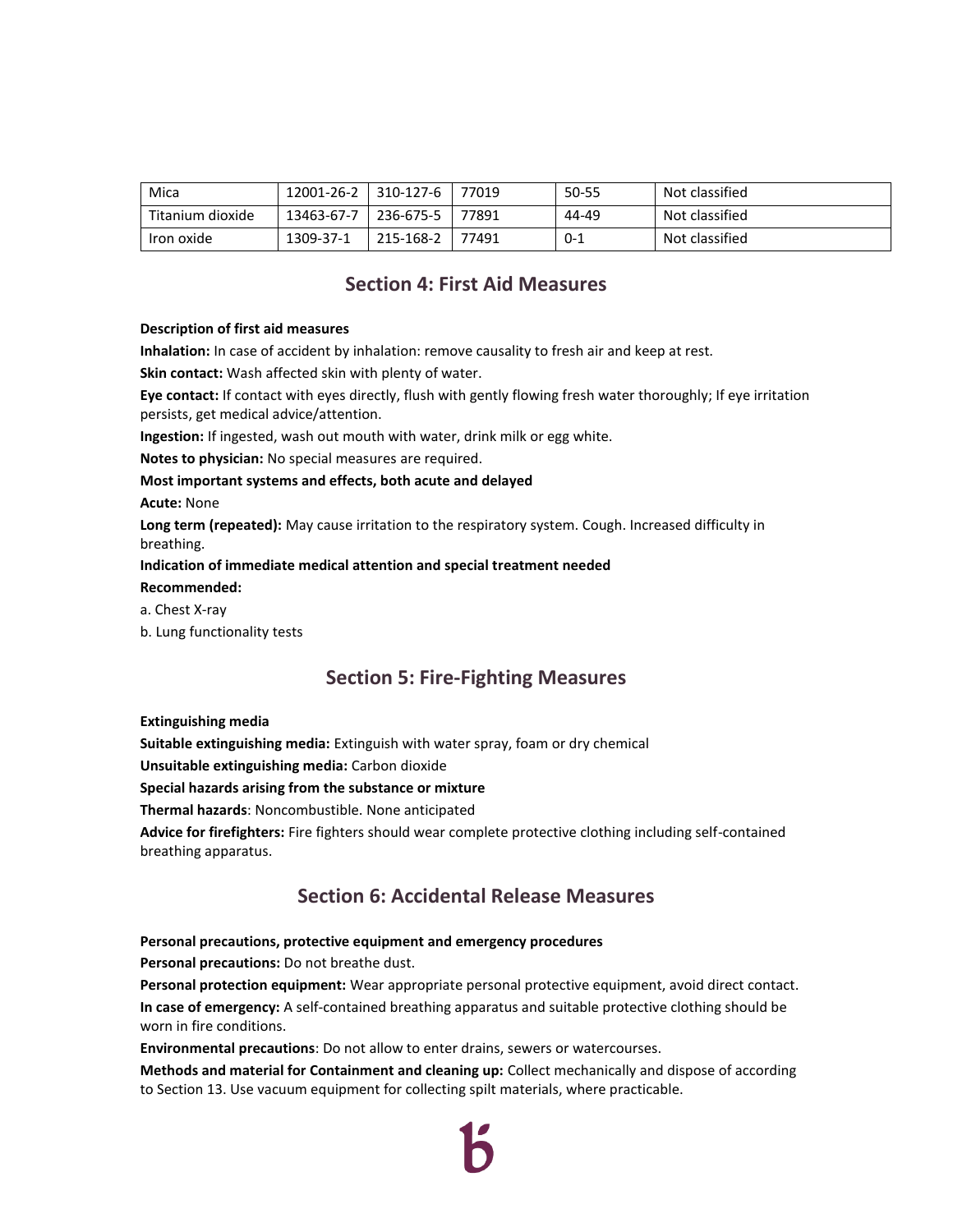**Reference to other sections:** See sections 8 and 13.

### **Section 7: Handling and Storage**

**Precautions for safe handling:** Avoid breathing dust.

**Conditions for safe storage including any incompatibilities:** Keep container in a well-ventilated place. **Specific end use(s):** Not known.

## **Section 8: Exposure Controls/Personal Protection**

**Control parameters:** Provide adequate ventilation when using the material and follow the principles of good occupational hygiene to control personal exposures.

**Exposure limit values:** Not known

**Exposure controls** 

**Appropriate engineering controls:** Provide adequate ventilation to ensure that the occupational exposure limit is not exceeded. Isolate the dispersive process step away from other operations. This can be achieved by local exhaust ventilation or general ventilation.

#### **Individual protections measures, such as personal protective equipment (PPE)**

**Hand/eye/face protection:** Wear gloves, eye protection and an approved dust mask if dust is generated during handling. Goggles giving complete protection to eyes. Dust mask covering nose and mouth.

**Skin protection:** Apron or other light protective clothing, boots and plastic or synthetic rubber gloves.

**Respiratory protection:** Dust mask covering nose and mouth.

**Thermal hazards**: None.

**Environmental exposure controls:** Avoid dust generation. Avoid accumulation of dust.

#### **Section 9: Physical and Chemical Properties**

**Form:** Powder **Color:** Magenta **Odor:** Odorless **pH:** 6.0-9.0 (4% H2O) **Boiling Point, °C:** Not applicable **Melting Point, °C:** Decomposes **Freezing point, °C:** Not applicable **Density:** 3.0-3.1 kg/L **Bulk Density:** 24-28g/100g **Vapor pressure:** Not applicable **Solubility (in water):** Insoluble **Particle size:** 10-60μm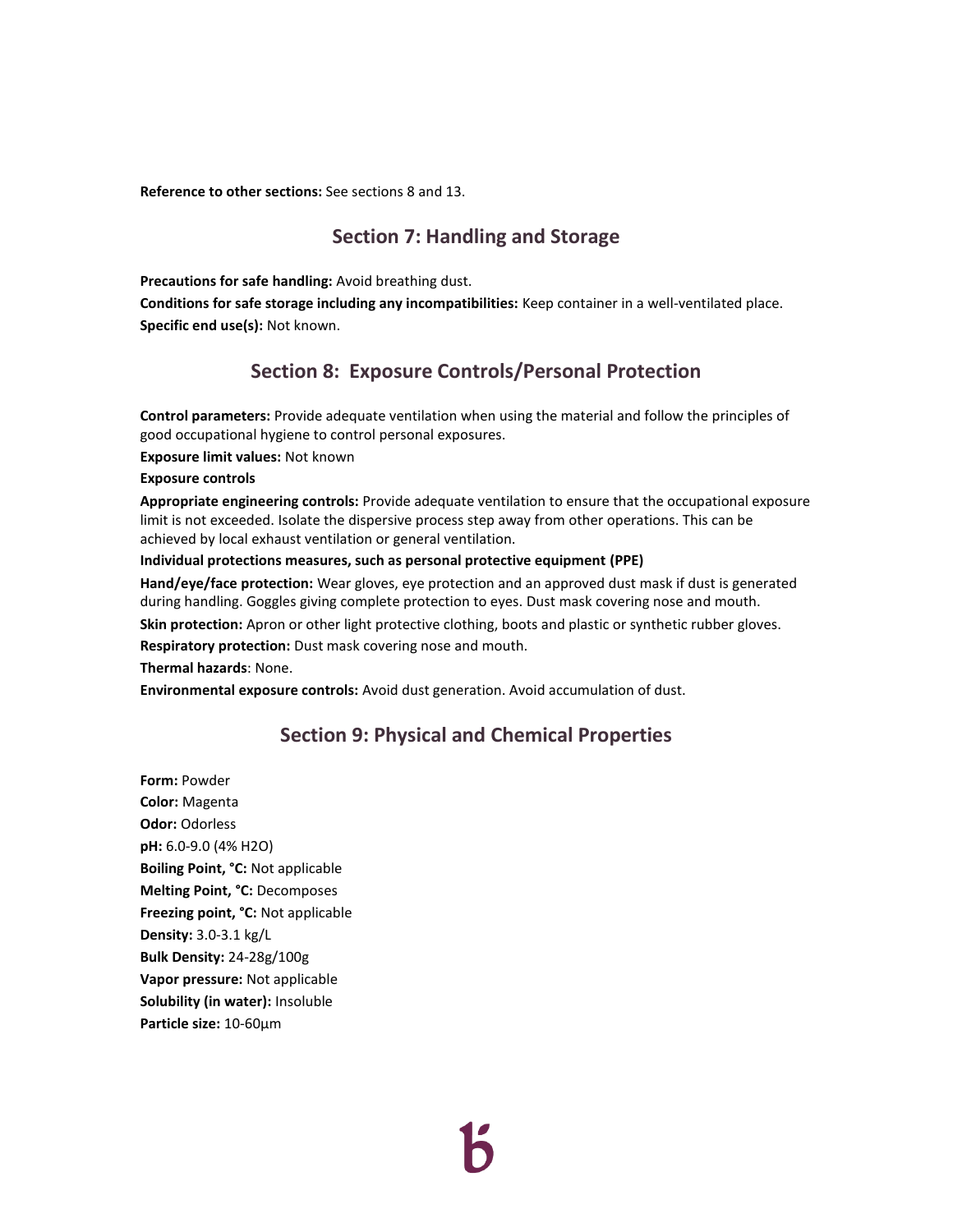### **Section 10: Stability and Reactivity**

**Reactivity:** There may be violent or incandescent reaction of the product with metals at high temperatures (e.g., aluminum; calcium; magnesium; potassium; sodium; zinc; lithium). **Chemical stability:** Stable under normal conditions. **Possibility of hazardous reactions**: None. **Conditions to avoid**: High temperature. **Incompatible materials:** Strongly acidic, strongly alkaline, oxidizing agents. **Decomposition products:** No information available.

### **Section 11: Toxicological Information**

**Information on toxicological effects** 

This inorganic pigment in general is considered to be practically nontoxic. **Acute toxicity:** Not available **Carcinogenicity**: Not available

### **Section 12: Ecological Information**

**Toxicity:** No data.

**Persistence and degradability:** Insoluble in water. This product is predicted not to degrade in soil and water.

**Bioaccumulative potential:** No data.

**Mobility in soil:** Not applicable.

**Results of PBT and vPvB assessment**: Not applicable.

**Other adverse effects:** Not known.

### **Section 13: Disposal Conditions**

**Waste treatment methods:** Dispose of contents in accordance with local, state or national legislation.

### **Section 14: Transport Information**

| <b>International Transport</b><br><b>Regulations</b> | <b>ADR/RID</b> | <b>ADN</b>     | <b>IMDG</b>    | <b>ICAO/IATA</b> |
|------------------------------------------------------|----------------|----------------|----------------|------------------|
| UN number                                            | Not applicable | Not applicable | Not applicable | Not applicable   |
| Proper shipping name                                 | Not applicable | Not applicable | Not applicable | Not applicable   |
| Transport hazard class(es)                           | Not applicable | Not applicable | Not applicable | Not applicable   |
| Packing group                                        | Not applicable | Not applicable | Not applicable | Not applicable   |
| Environmental hazards                                | None           | None           | None           | None             |

Not classed as dangerous for transport.

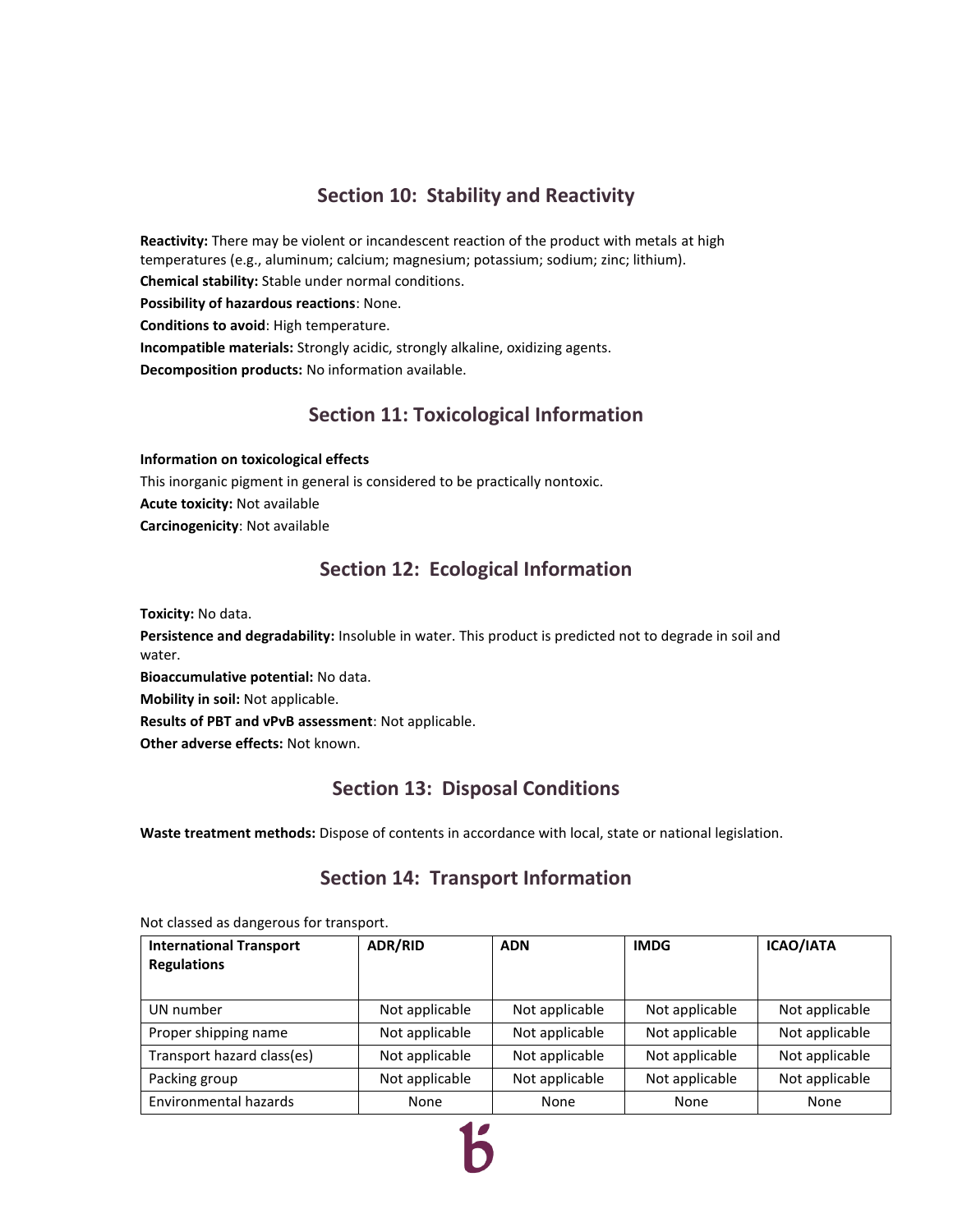| Special precautions for user                                                  | None                       | None           | None           | None           |  |
|-------------------------------------------------------------------------------|----------------------------|----------------|----------------|----------------|--|
| Transport in bulk according to<br>Annex II of MARPOL73/78 and<br>The IBC Code | Not applicable             | Not applicable | Not applicable | Not applicable |  |
| Hazard label(s)                                                               | Not applicable             |                |                |                |  |
| Additional information                                                        | Custom tariff No. 32061900 |                |                |                |  |

# **Section 15: Regulatory Information**

**According to Directive 67/548/EEC & Directive 1999/45/EC:** Not classified as dangerous for supply/use. **Safety, health and environmental regulations/legislations specific for the substance or mixture:** Not available.

# **Section 16: Other Information**

Annex to the extended Safety Data Sheet (eSDS)

ADR : European Agreement concerning international carriage of Dangerous goods by Road

CAS : Chemical Abstracts Service

EC : European Community

ICAO : International Civil Aviation Organization

IMDG : International Maritime Dangerous Goods

IATA : International Air Transport Association

#### **DATA SOURCES**

NPIRI Raw Material Handbook, Volume 4, Pigments, Second Edition, 2001 Book on "Safe Handling of Pigments", European Edition 1995, BCMA, EPSOM ETAD, VdMi HSDB NIOSH ICSC

Hazardous Substance Fact Sheet, New Jersey Department of Health and Senior Service

The information in this publication is believed to be accurate and is given in good faith, but no representation of warranty as to its completeness or accuracy is made. Suggestions for uses or applications are only opinions. Users are responsible for determining the suitability of these products for their own particular purpose. No representing of warranty, expressed or implied, is made with respect to information or products including, without limitation, warranties or merchantability, fitness for a particular purpose, non-fringement of any third party patent or other intellectual property rights including, without limit, copyright, trademark and design.